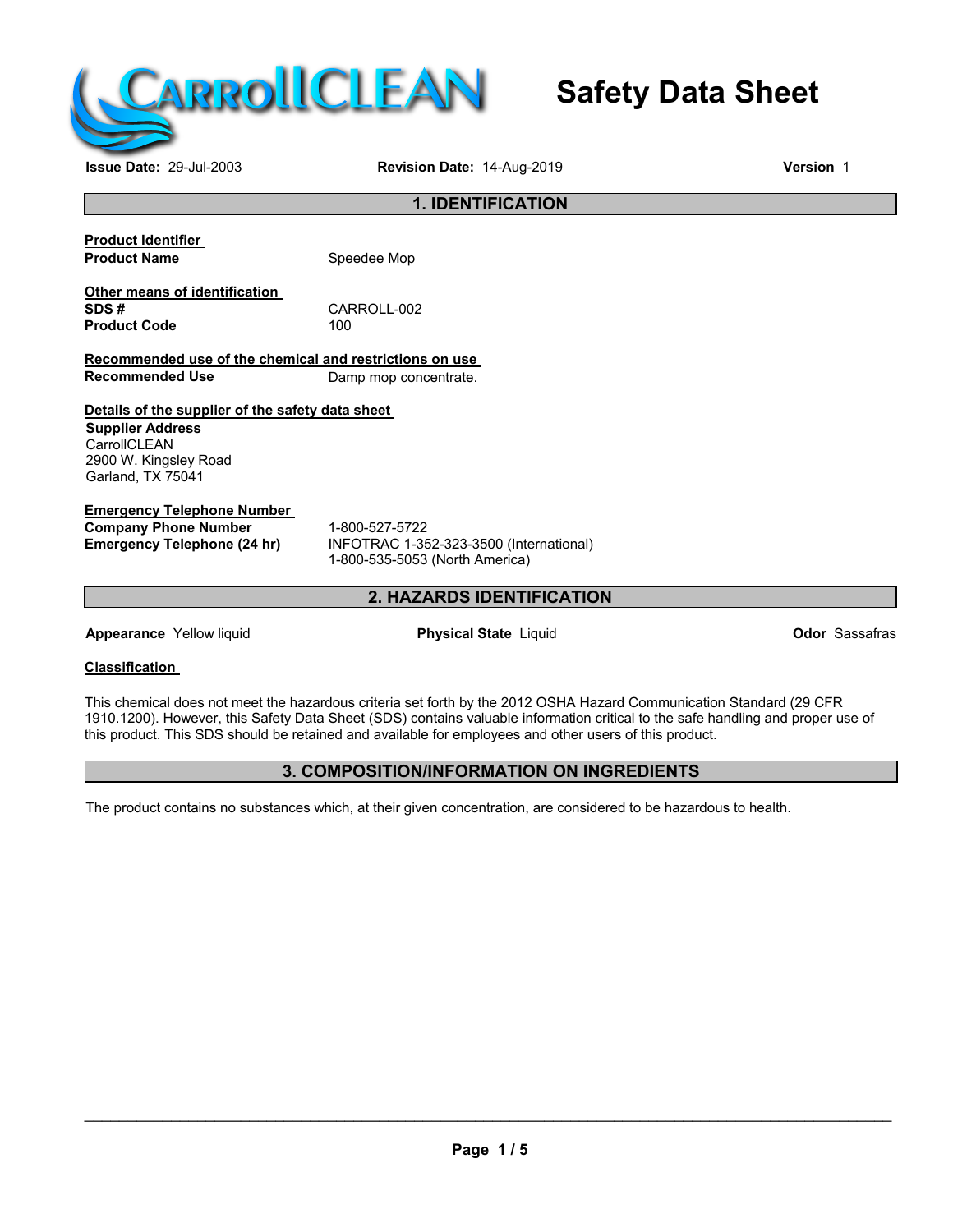#### \_\_\_\_\_\_\_\_\_\_\_\_\_\_\_\_\_\_\_\_\_\_\_\_\_\_\_\_\_\_\_\_\_\_\_\_\_\_\_\_\_\_\_\_\_\_\_\_\_\_\_\_\_\_\_\_\_\_\_\_\_\_\_\_\_\_\_\_\_\_\_\_\_\_\_\_\_\_\_\_\_\_\_\_\_\_\_\_\_\_\_\_\_ **4. FIRST-AID MEASURES**

## **First Aid Measures**

| <b>Eve Contact</b>                                                         | Rinse immediately with plenty of water, also under the eyelids, for at least 15 minutes. If<br>eye irritation persists: Get medical advice/attention. |  |  |
|----------------------------------------------------------------------------|-------------------------------------------------------------------------------------------------------------------------------------------------------|--|--|
| <b>Skin Contact</b>                                                        | Take off contaminated clothing. Wash with plenty of water. If irritation persists, seek<br>medical attention.                                         |  |  |
| <b>Inhalation</b>                                                          | None under normal use conditions.                                                                                                                     |  |  |
| Ingestion                                                                  | Give large quantities of water. Do not induce vomiting. Get medical attention.                                                                        |  |  |
| Most important symptoms and effects                                        |                                                                                                                                                       |  |  |
| <b>Symptoms</b>                                                            | Prolonged or repeated skin contact may cause irritation. Eye contact may be slightly<br>irritating.                                                   |  |  |
| Indication of any immediate medical attention and special treatment needed |                                                                                                                                                       |  |  |

**Notes to Physician**  Treat symptomatically.

# **5. FIRE-FIGHTING MEASURES**

#### **Suitable Extinguishing Media**

Use extinguishing measures that are appropriate to local circumstances and the surrounding environment.

**Unsuitable Extinguishing Media** Not determined.

## **Specific Hazards Arising from the Chemical**

None known.

## **Protective equipment and precautions for firefighters**

As in any fire, wear self-contained breathing apparatus pressure-demand, MSHA/NIOSH (approved or equivalent) and full protective gear.

# **6. ACCIDENTAL RELEASE MEASURES**

#### **Personal precautions, protective equipment and emergency procedures**

**Personal Precautions Use personal protective equipment as required.** 

#### **Methods and material for containment and cleaning up**

**Methods for Containment** Prevent further leakage or spillage if safe to do so.

| Methods for Clean-Up | Flood area with water and then mop up. Dispose of in accordance with federal, state and |  |
|----------------------|-----------------------------------------------------------------------------------------|--|
|                      | local regulations.                                                                      |  |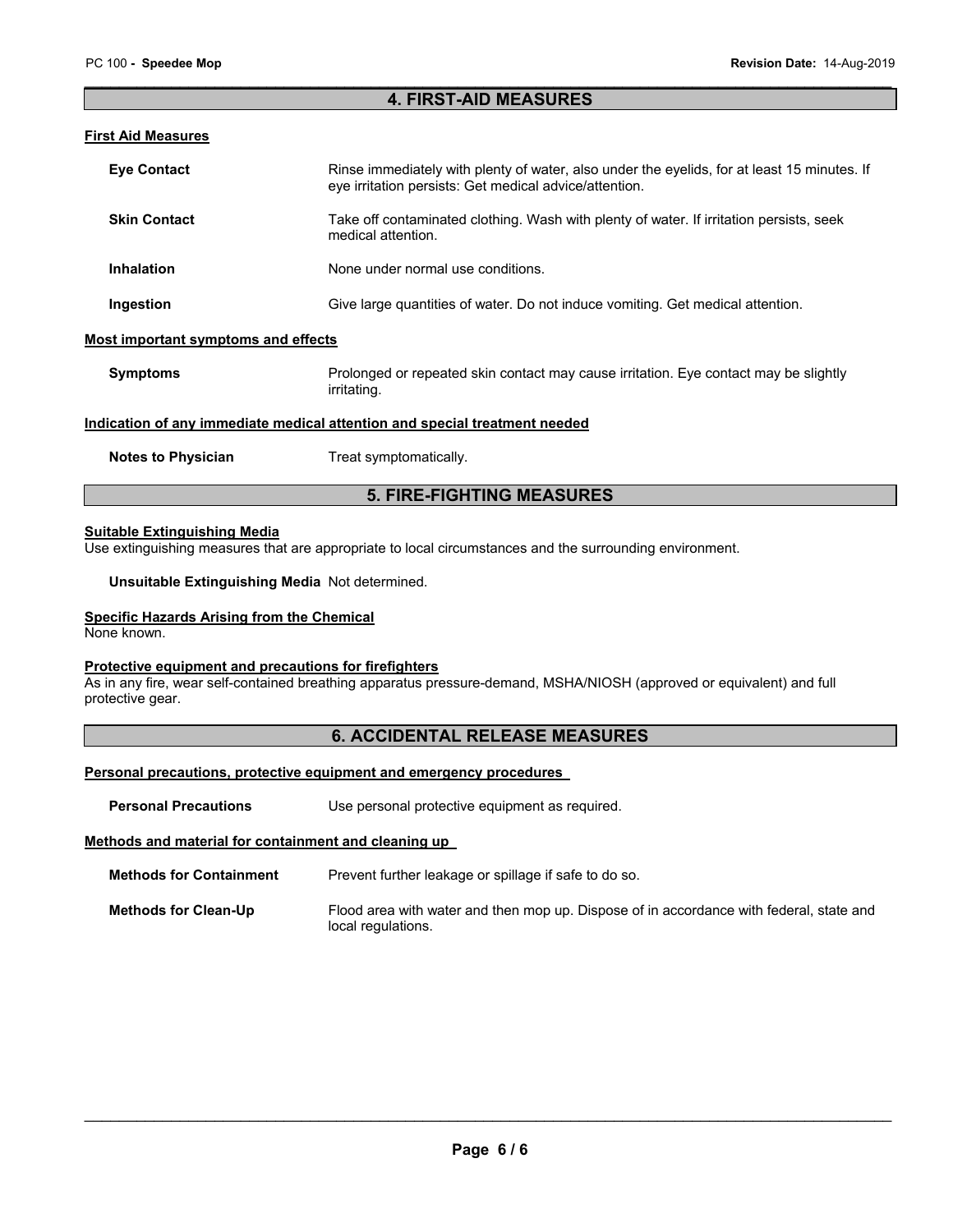#### \_\_\_\_\_\_\_\_\_\_\_\_\_\_\_\_\_\_\_\_\_\_\_\_\_\_\_\_\_\_\_\_\_\_\_\_\_\_\_\_\_\_\_\_\_\_\_\_\_\_\_\_\_\_\_\_\_\_\_\_\_\_\_\_\_\_\_\_\_\_\_\_\_\_\_\_\_\_\_\_\_\_\_\_\_\_\_\_\_\_\_\_\_ **7. HANDLING AND STORAGE**

#### **Precautions for safe handling**

**Advice on Safe Handling** Handle in accordance with good industrial hygiene and safety practice. Do not destroy or deface the label.

#### **Conditions for safe storage, including any incompatibilities**

**Storage Conditions Keep containers tightly closed in a dry, cool and well-ventilated place. Store containers** upright.

**Incompatible Materials Canadian Constanting agents. Strong acids.** 

## **8. EXPOSURE CONTROLS/PERSONAL PROTECTION**

**Exposure Guidelines** No exposure limits noted for ingredient(s)

## **Appropriate engineering controls**

**Engineering Controls Ensure adequate ventilation, especially in confined areas.** 

#### **Individual protection measures, such as personal protective equipment**

| <b>Eye/Face Protection</b> | Goggles. |
|----------------------------|----------|
|----------------------------|----------|

**Skin and Body Protection** No protective equipment is needed under normal use conditions.

**Respiratory Protection Ensure adequate ventilation, especially in confined areas.** 

**General Hygiene Considerations** Handle in accordance with good industrial hygiene and safety practice.

# **9. PHYSICAL AND CHEMICAL PROPERTIES**

## **Information on basic physical and chemical properties Physical State** Liquid **Appearance** Yellow liquid **Odor** Sassafras **Color** Yellow **Odor Threshold** Not determined **Property CONFINGER WAS MEDIATELY CONFIDENT WAS ABOUT A PERIOD REMARKS • Method pH** and a property contract a method of  $\frac{1}{7.8}$  and  $\frac{1}{2}$  and  $\frac{1}{2}$  and  $\frac{1}{2}$  and  $\frac{1}{2}$  and  $\frac{1}{2}$  and  $\frac{1}{2}$  and **pH** 7.8 **Melting Point/Freezing Point Mot available Boiling Point/Boiling Range 6 Not determined<br>
<b>Flash Point Communisty Range 19** None (will not b) **None (will not burn)**<br>Not determined **Evaporation Rate Not deter**<br> **Flammability (Solid, Gas)** 
n/a-liquid **Flammability (Solid, Gas) n/a-liquid**<br> **Upper Flammability Limits** Not determined **Upper Flammability Limits Lower Flammability Limit** Not determined **Vapor Pressure and American Control Control Vapor Pressure Control Vapor Pressure Control Vapor Pressure Control V**<br> **Not determined** Vapor Control Vapor Control Vapor Pressure Control Vapor Control Vapor Control Vapor Co **Vapor Density** Not determined **Specific Gravity 1.0** (1=Water) **Water Solubility Water Solubility 1.0** Completely soluble<br>Not determined **Solubility in other solvents Not determined**<br> **Partition Coefficient Not determined Partition Coefficient Not determined**<br> **Auto-ignition Temperature** Not determined **Auto-ignition Temperature Mot determined Decomposition Temperature Mot Not determined Decomposition Temperature Not determined**<br>**Kinematic Viscosity Not determined Kinematic Viscosity**<br> **Communic Viscosity**<br> **Not determined Dynamic Viscosity**<br> **Explosive Properties**<br> **Not determined Explosive Properties**<br> **Cxidizing Properties**<br> **Oxidizing Properties Oxidizing Properties**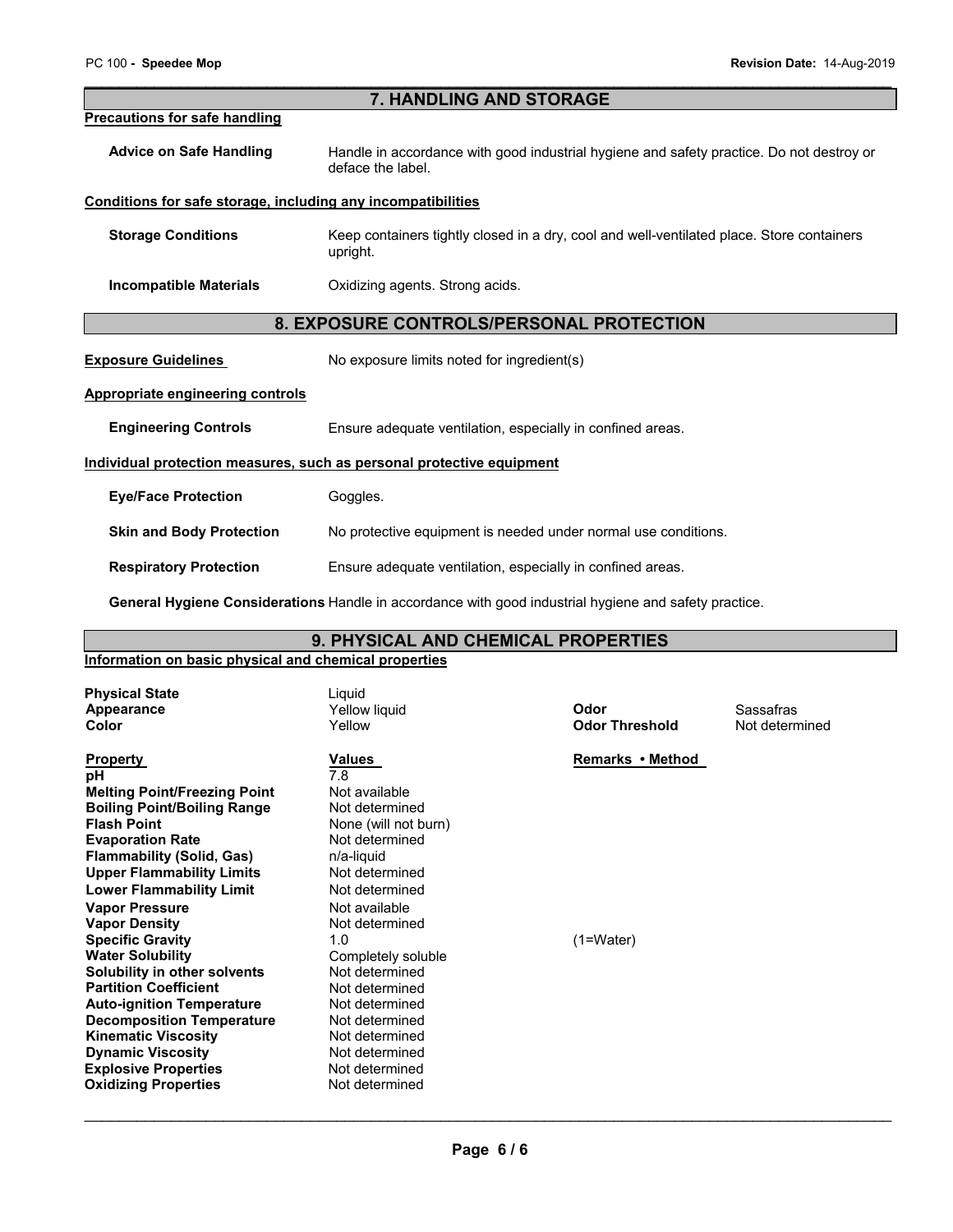## \_\_\_\_\_\_\_\_\_\_\_\_\_\_\_\_\_\_\_\_\_\_\_\_\_\_\_\_\_\_\_\_\_\_\_\_\_\_\_\_\_\_\_\_\_\_\_\_\_\_\_\_\_\_\_\_\_\_\_\_\_\_\_\_\_\_\_\_\_\_\_\_\_\_\_\_\_\_\_\_\_\_\_\_\_\_\_\_\_\_\_\_\_ **10. STABILITY AND REACTIVITY**

## **Reactivity**

Not reactive under normal conditions.

#### **Chemical Stability**

Stable under recommended storage conditions.

## **Possibility of Hazardous Reactions**

None under normal processing.

#### **Conditions to Avoid**

Keep out of reach of children.

#### **Incompatible Materials**

Oxidizing agents. Strong acids.

#### **Hazardous Decomposition Products**

None known based on information supplied.

# **11. TOXICOLOGICAL INFORMATION**

## **Information on likely routes of exposure**

| <b>Product Information</b> |                                                                                                       |
|----------------------------|-------------------------------------------------------------------------------------------------------|
| <b>Eye Contact</b>         | Avoid contact with eyes.                                                                              |
| <b>Skin Contact</b>        | Avoid contact with skin.                                                                              |
| <b>Inhalation</b>          | Under normal conditions of intended use, this material is not expected to be an inhalation<br>hazard. |
| Ingestion                  | Do not taste or swallow.                                                                              |

## **Component Information**

| <b>Chemical Name</b> | Oral LD50            | Dermal LD50         | <b>Inhalation LC50</b>   |
|----------------------|----------------------|---------------------|--------------------------|
| <b>Trade Secret</b>  | = 7200 mg/kg (Rat)   |                     | $\overline{\phantom{a}}$ |
| <b>Trade Secret</b>  | $= 1378$ mg/kg (Rat) | $> 2$ g/kg (Rabbit) | $\overline{\phantom{0}}$ |

#### **Information on physical, chemical and toxicological effects**

**Symptoms** Please see section 4 of this SDS for symptoms.

# **Delayed and immediate effects as well as chronic effects from short and long-term exposure**

**Carcinogenicity** This product does not contain any carcinogens or potential carcinogens as listed by OSHA, IARC or NTP.

#### **Numerical measures of toxicity** Not determined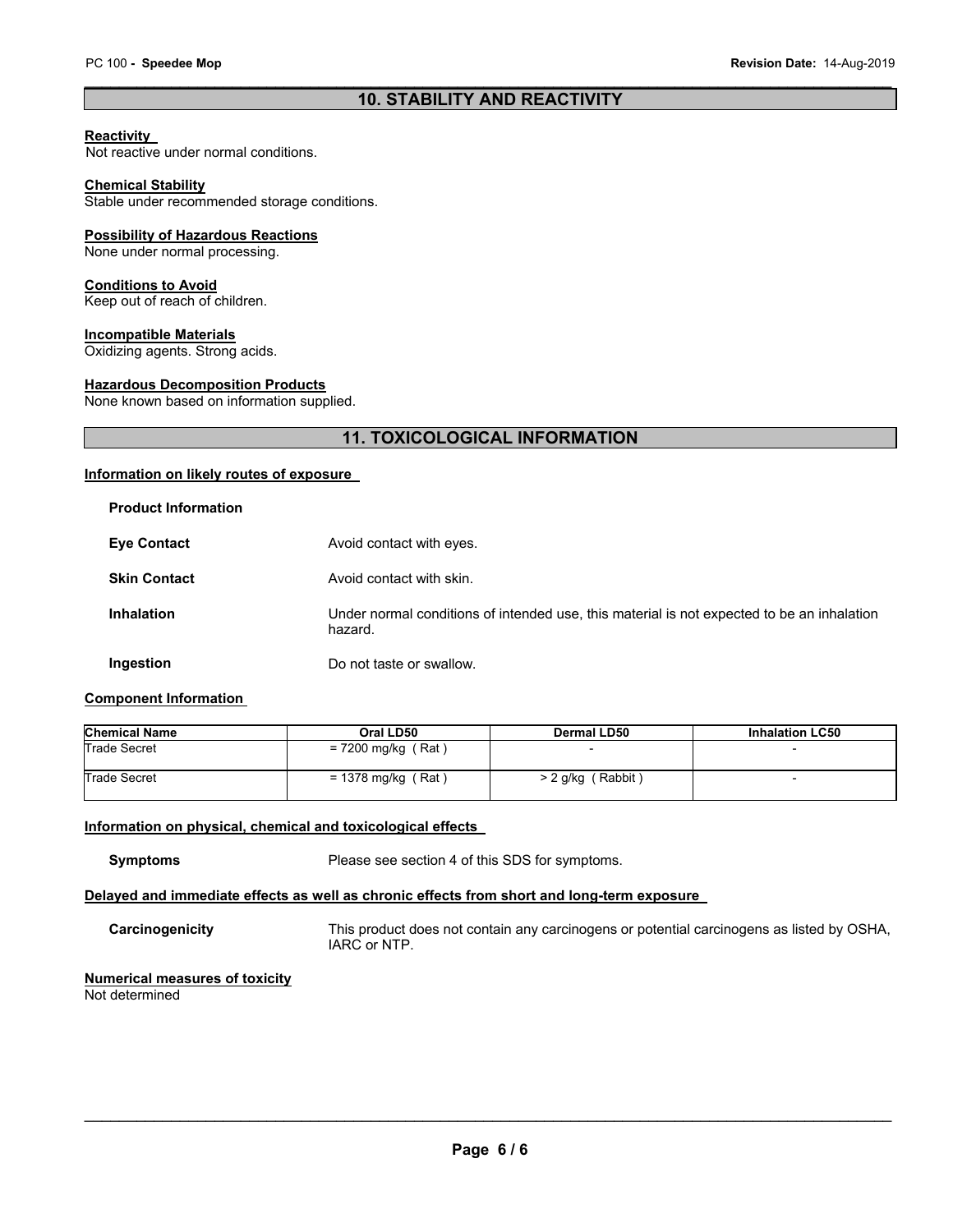## \_\_\_\_\_\_\_\_\_\_\_\_\_\_\_\_\_\_\_\_\_\_\_\_\_\_\_\_\_\_\_\_\_\_\_\_\_\_\_\_\_\_\_\_\_\_\_\_\_\_\_\_\_\_\_\_\_\_\_\_\_\_\_\_\_\_\_\_\_\_\_\_\_\_\_\_\_\_\_\_\_\_\_\_\_\_\_\_\_\_\_\_\_ **12. ECOLOGICAL INFORMATION**

#### **Ecotoxicity**

An environmental hazard cannot be excluded in the event of unprofessional handling or disposal.

## **Persistence/Degradability**

Not determined.

#### **Bioaccumulation**

Not determined.

## **Mobility**

Not determined

#### **Other Adverse Effects**

Not determined

# **13. DISPOSAL CONSIDERATIONS**

#### **Waste Treatment Methods**

| <b>Disposal of Wastes</b><br>Disposal should be in accordance with applicable regional, national and local laws and<br>regulations. |                                                                                                        |  |
|-------------------------------------------------------------------------------------------------------------------------------------|--------------------------------------------------------------------------------------------------------|--|
| <b>Contaminated Packaging</b>                                                                                                       | Disposal should be in accordance with applicable regional, national and local laws and<br>regulations. |  |
| <b>14. TRANSPORT INFORMATION</b>                                                                                                    |                                                                                                        |  |
| <u>DOT</u>                                                                                                                          | Not regulated                                                                                          |  |
| <b>ATA</b>                                                                                                                          | Not regulated                                                                                          |  |
| <b>IMDG</b>                                                                                                                         | Not regulated                                                                                          |  |

# **15. REGULATORY INFORMATION**

#### **International Inventories**

**TSCA** Listed

**Legend:**  *TSCA - United States Toxic Substances Control Act Section 8(b) Inventory* 

*DSL/NDSL - Canadian Domestic Substances List/Non-Domestic Substances List* 

*EINECS/ELINCS - European Inventory of Existing Chemical Substances/European List of Notified Chemical Substances* 

*ENCS - Japan Existing and New Chemical Substances* 

*IECSC - China Inventory of Existing Chemical Substances* 

*KECL - Korean Existing and Evaluated Chemical Substances* 

*PICCS - Philippines Inventory of Chemicals and Chemical Substances* 

#### **US Federal Regulations**

**SARA 313**

Not determined

## **US State Regulations**

#### **U.S. State Right-to-Know Regulations**

Not determined